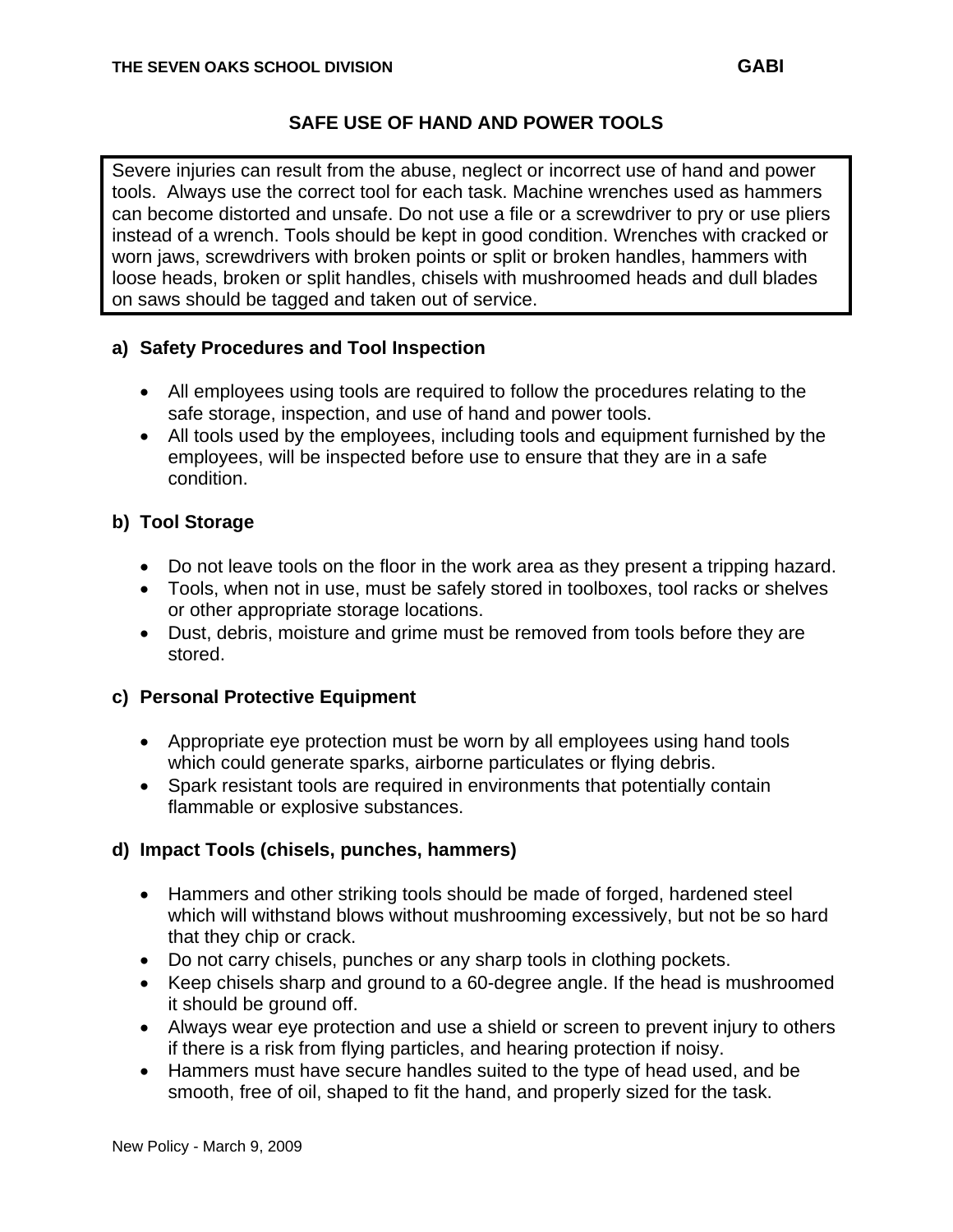• Carpenter's or claw hammers designed primarily for driving and drawing nails are unsuitable for striking heavier objects, such as cold chisels. Do not use the corners of the claw as pries as they may chip or break.

#### **e) Wrenches**

- Use the wrench that is correct for the nut or bolt as oversize openings will not grip the corners securely. Never use shims to compensate for an oversized opening.
- Using the wrong size wrench can round the corners of the bolt or cause slippage making it difficult to then apply the proper size.
- Always inspect the wrench before using it, and remove dirt and grime from inside sockets so that they will seat properly.
- Never attempt to increase the force applied to a wrench by using a pipe extension on the handle or strike the handle with a hammer.
- Use caution when using adjustable wrenches, as can slip if they are not the correct size or are improperly seated causing the jaws to "work" as the wrench is being used. Use adjustable wrenches only for light-duty jobs or when the proper sized, fixed-opening wrench is not available.
- When using a wrench overhead be careful that it does not slip causing a head injury or a loss of balance and fall.

#### **f) Screwdrivers**

- Do not use a screwdriver as a punch, wedge, pinch bars or priers as it can be easily damaged causing the blade to slip off and injure the hands.
- Ensure that the screwdriver tip fits the screw as an improper size can slip easily and requires greater pressure. Keep the tip clean and sharp to permit a good grip on the head of the screw.
- Never hold the part being worked in the hand. Lay it flat on a bench or flat surface, or hold it in a vise.
- Where there is a potential for contact with electricity, do not use a screwdriver with blades or rivets extending through the handle. Both blade and handle should be insulated.

# **g) Bladed Tools**

Bladed tools such as knives, axes and wedges can cause serious injury when used in an unsafe manner, when carried in pockets or placed in unprotected in toolboxes or on workbenches. Knives are most frequent the source of disabling injuries, more than any other hand tool. The most common injuries occur as a result of the hand slipping from the handle onto the blade. Knives with loose handles or wedges struck with a glancing blow can become projectiles.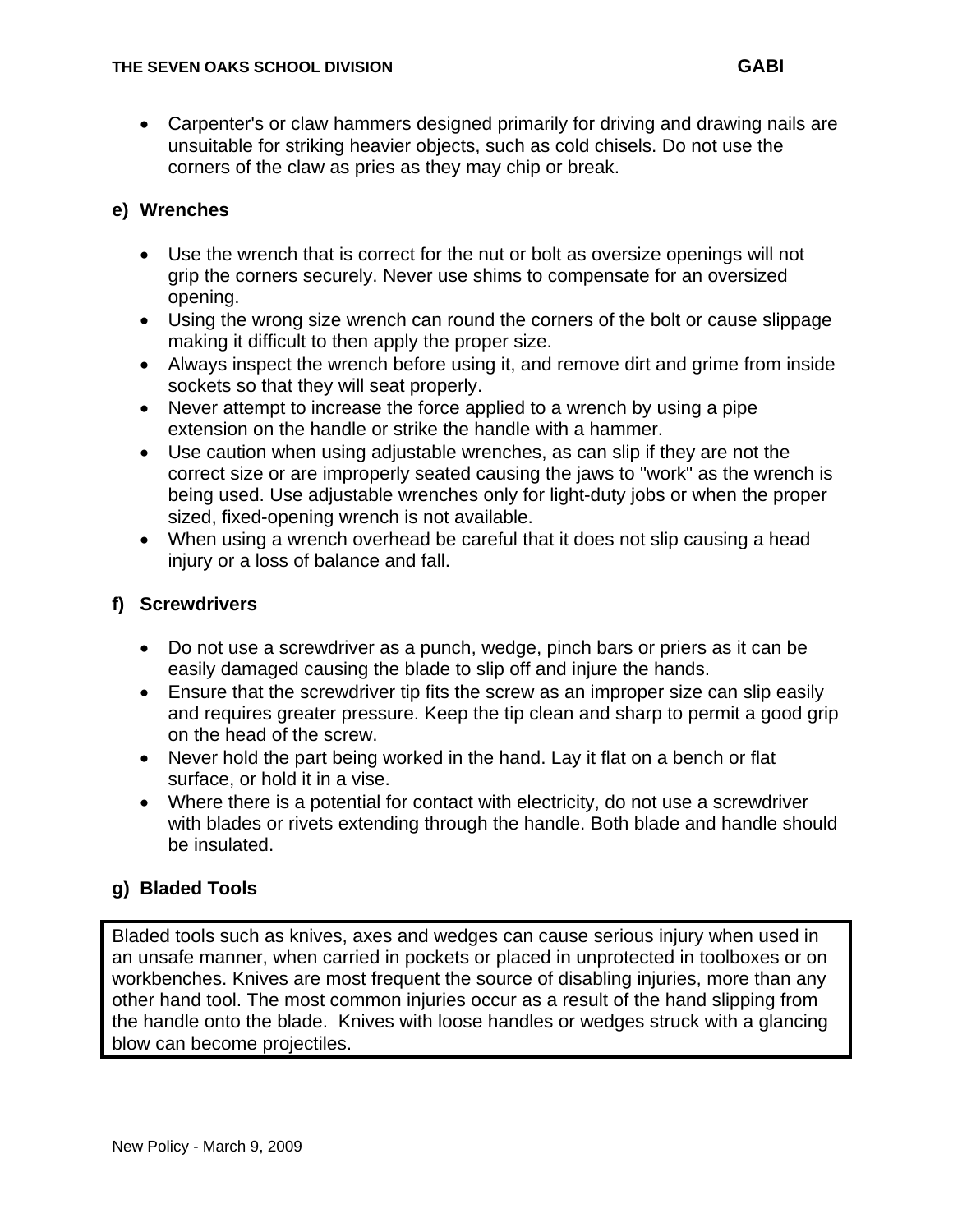- The cutting stroke should be away from the body. If not possible, then ensure that the hands and body are clear of the trajectory of the knife.
- Knives should be kept in sheaths or holders, especially when they are carried. Always carry a sheathed knife over the right or left hip, toward the back, and never on the front of the body to prevent severing a leg artery or vein in case of a fall.
- Never attempt to catch falling knife. Let it drop to the ground, and pick it up by the handle.
- To use an axe safely, it must be lifted properly, swung correctly, the stroke placed accurately. The proper grip for a right-handed person is to have the left hand about 3 inches from the end of the handle, and the right hand 3/4 of the way up on the handle. A left-handed person should reverse the position of the hands.
- Never use a wedge unless no other option is available. When wedges are struck with a hammer, there is a danger that the head of the hammer will be released from the shaft and strike someone causing injury. Safety shoes and protective eyewear must be worn if a wedge must be used.

# **h) Pliers and Nippers**

Pliers are often seen as a general-purpose tool and used for purposes for which they were not designed. Pliers are meant for gripping and cutting operations. They are not a safe substitute for wrenches as the flexible jaws can slip and do not hold the work securely.

- When working around electricity, ensure that the handles of pliers and nippers are insulated.
- Nippers can cause injuries to the eyes and hands when used to cut short ends of wire. Always wear CSA approved eye protection worn when using nippers to prevent injury from flying short ends of wire.
- Always use special cutters for heavy wire, reinforcing wire, and bolts.

# **i) Vises**

Vises are used for holding material while it is being worked. Material must be securely clamped in the jaws of a vise and held in place while the work is performed.

- The handle used to tighten the jaws of the vise should not be struck with a hammer to gain additional holding strength. Tighten with hands only.
- Wear eye protection when working on material held in a vise if there is a risk of sparks, dust or flying particles from the work being done.

# **j) Crowbars**

• Use the proper size and kind of crowbar for the job.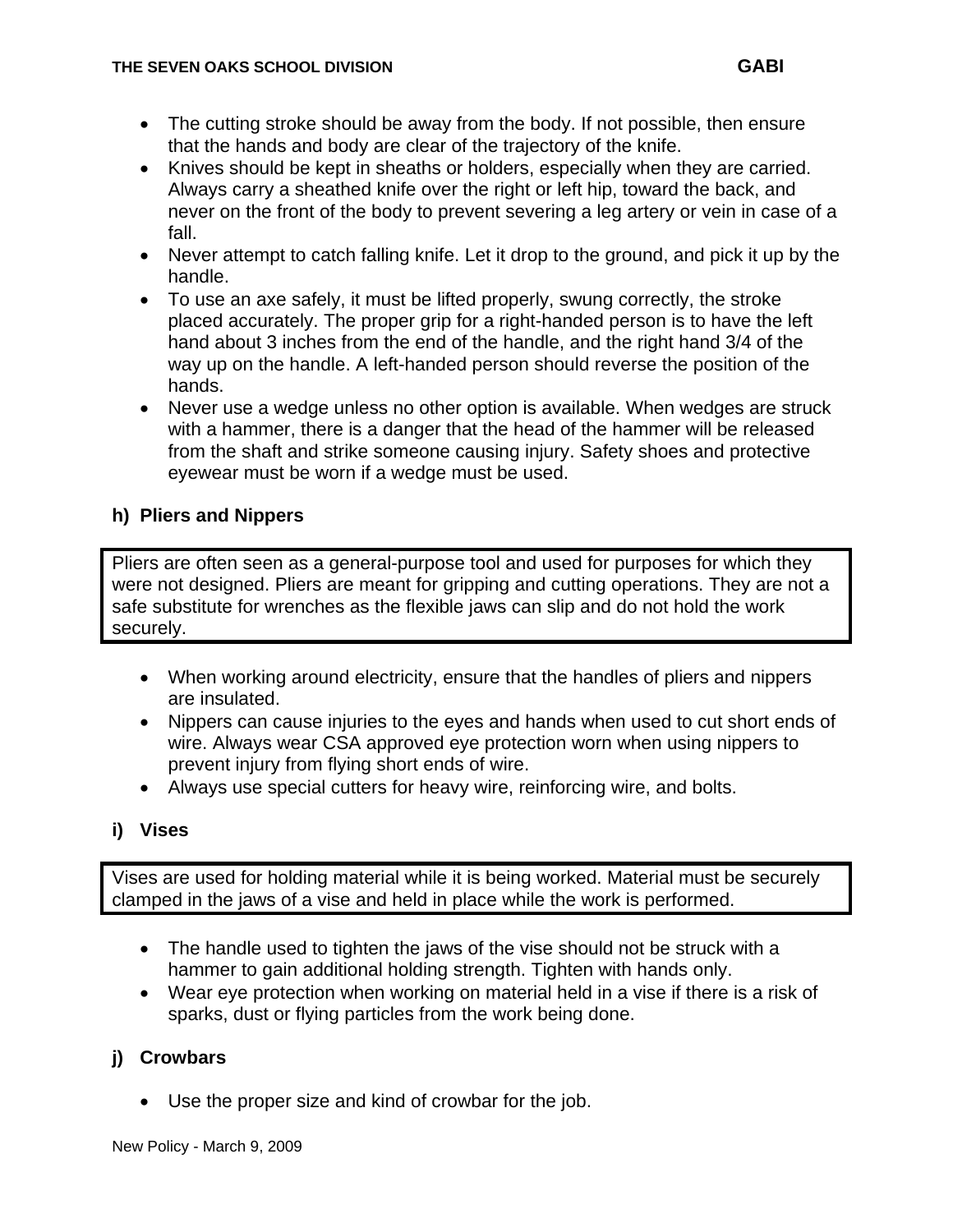- Never use a makeshift bar such as a piece of pipe or an iron bar as it may slip and cause injury.
- The crowbar should have a point or toe of such shape that it will grip the object to be moved, and a heel to act as a pivot or fulcrum. In some cases, a block of wood under the heel will prevent the crowbar from slipping and injuring the hand.

#### **k) Saws**

- Saws should be properly selected for the job.
- Saws must be kept sharp and the teeth kept well set to prevent binding.
- Hacksaw blades should be adjusted in the frame to prevent buckling and breaking, but not so tight as to break off the pins that support the blade. Install a hacksaw blade with teeth pointing forward.

#### **l) Portable Grinders**

As with all power tools, portable grinders can present safety concerns, including flying particles and electrical hazards. Before using a portable grinder, inspect it to ensure that it does not vibrate or operate roughly. Check the manufacturer's instructions before using a portable grinder. Always use the correct wheel for the grinder speed. The operating speed in revolutions per minute must be permanently marked on the grinder.

#### **Inspection and Testing**

- Sound or "ring test" the abrasive wheel before it is mounted to ensure that it is free from cracks or defects. A stable or undamaged wheel will give a clear metallic tone or ring when tapped with a light, non-metallic instrument. If the wheel makes a cracked or dead sound, it could fly apart in operation.
- Remove a defective wheel or a grinder that is not operating properly from the work area and place a "Do Not Use" tag on it.
- Avoid accidental starting by keeping fingers away from the switch button when carrying or plugging in the grinder.
- Ensure that equipment will not operate when unattended by checking the constant pressure (dead man) switch.
- Do not wear loose fitting clothing or jewellery that could become entangled in moving parts. Tuck or secure long hair.

# **Personal Protective Equipment**

- Use the protective equipment appropriate to the task being performed.
- Both eye protection and a face shield are recommended when performing grinding in confined spaces, or in close or cramped conditions, or when others are performing work in the immediate area.
- Kneepads should be worn to reduce the potential of kick back at knee or calf level when grinding in a kneeling position.